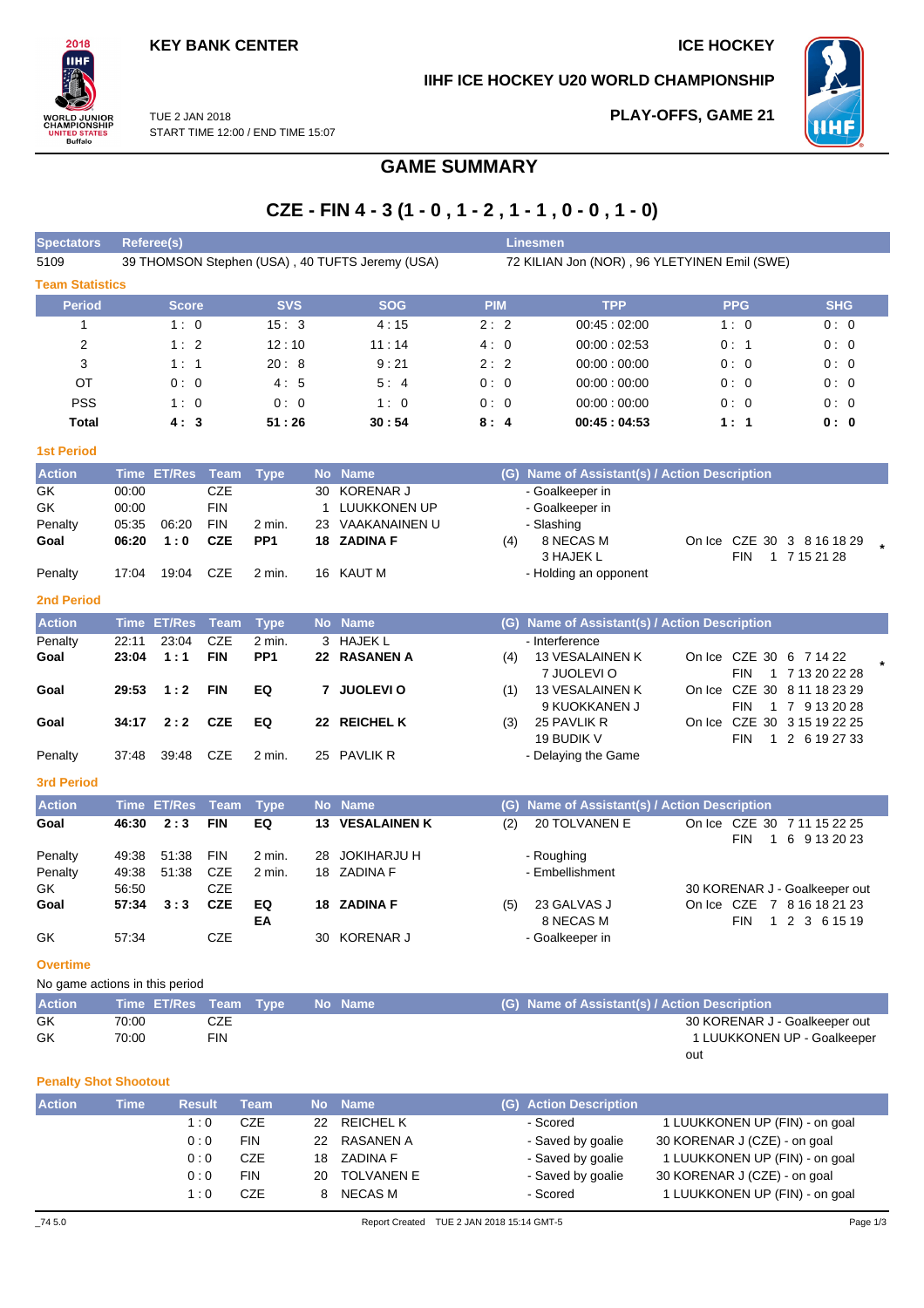## **KEY BANK CENTER ICE HOCKEY**

**PLAY-OFFS, GAME 21**



## **IIHF ICE HOCKEY U20 WORLD CHAMPIONSHIP**



TUE 2 JAN 2018 START TIME 12:00 / END TIME 15:07

| <b>Action</b> | <b>Time</b> | <b>Result</b> | <b>Team</b> |    | No Name             | (G) Action Description |                                |
|---------------|-------------|---------------|-------------|----|---------------------|------------------------|--------------------------------|
|               |             | 0:0           | <b>FIN</b>  | 9  | KUOKKANEN J         | - Saved by goalie      | 30 KORENAR J (CZE) - on goal   |
|               |             | 0:0           | <b>CZE</b>  | 16 | KAUT M              | - Saved by goalie      | 1 LUUKKONEN UP (FIN) - on goal |
|               |             | 0:1           | <b>FIN</b>  | 13 | <b>VESALAINEN K</b> | - Scored               | 30 KORENAR J (CZE) - on goal   |
|               |             | 0:0           | <b>CZE</b>  |    | 6 ZACHAR M          | - Saved by goalie      | 1 LUUKKONEN UP (FIN) - on goal |
|               |             | 0:0           | <b>FIN</b>  |    | JUOLEVI O           | - Saved by goalie      | 30 KORENAR J (CZE) - on goal   |
| GWG           | 70:00       | 2:1           | <b>CZE</b>  |    | NECAS M             | (3)                    |                                |

## **Goalkeeper Records**

### **Team : CZE - Czech Republic**

| Team : FIN - Finland |  |  |  |
|----------------------|--|--|--|
|                      |  |  |  |

| No Name          | SOG SVS |    | <b>MIP</b> |
|------------------|---------|----|------------|
| 30 KORENAR Josef | 54      | 51 | 69.16      |
| 1 SKAREK Jakub   |         |    |            |

| No Name                | <b>ISOG SVS</b> | <b>MIP</b> |
|------------------------|-----------------|------------|
| 1 LUUKKONEN Ukko-Pekka | 30.             | 26 70:00   |
| 30 LEHTINEN Lassi      |                 |            |

#### **Game Statistics Team : CZE (red)**

|        | ream : CZE (red)               |   |         |                |                |          |          |                   |          |          |                      |          |         |                |       |                             |                |                      |             |                           |    |      |
|--------|--------------------------------|---|---------|----------------|----------------|----------|----------|-------------------|----------|----------|----------------------|----------|---------|----------------|-------|-----------------------------|----------------|----------------------|-------------|---------------------------|----|------|
|        | <b>Head Coach: PESAN Filip</b> |   |         |                |                |          |          |                   |          |          | <b>Shots on Goal</b> |          |         |                |       |                             |                |                      | Time on Ice |                           |    |      |
| No Pos | <b>Name</b>                    |   | $G$ $A$ | P.             |                |          |          | PIM FO+ FO- FO+/- | FO%      |          | $\overline{2}$       |          | 3 OT TS |                | $+/-$ |                             | $\overline{2}$ | 3                    | <b>OT</b>   | <b>TOT SHF AVG</b>        |    |      |
| 3 D    | <b>HAJEK Libor</b>             | 0 |         |                | 2              | 0        | 0        | $\Omega$          | 0.00     | 0        | 0                    | 2        | 1       | 3              | $+1$  | 8:40                        |                |                      |             | 7:04 9:47 5:15 30:46      | 45 | 0:41 |
| 6 F    | ZACHAR Marek +C                | 0 | 0       | 0              | 0              |          | 1        | 0                 | 50.00    | 0        | 1                    | $\Omega$ | 0       | 1              | 0     |                             |                |                      |             | 5:16 5:35 8:00 2:14 21:05 | 38 | 0:33 |
| 16 F   | <b>KAUT Martin</b>             | 0 | 0       | 0              | 2              | 4        | 2        | 2                 | 66.67    | 0        | 0                    | 0        | 0       | 0              | $+1$  |                             |                | 5:49 4:16 7:51       | 2:01        | 19:57                     | 32 | 0:37 |
| 19 D   | <b>BUDIK Vojtech</b>           | 0 | 1       | 1              | 0              | 0        | 0        | 0                 | 0.00     | $\Omega$ | $\overline{2}$       | 0        | 0       | 2              | $+1$  |                             |                |                      |             | 7:21 6:30 7:16 5:02 26:09 | 43 | 0:36 |
| 21 F   | <b>CHYTIL Filip</b>            | 0 | 0       | 0              | 0              | 8        | 5        | 3                 | 61.54    | $\Omega$ |                      | 0        |         | $\overline{2}$ | $+1$  |                             |                |                      |             | 6:27 4:23 8:00 2:17 21:07 | 34 | 0:37 |
| 8 F    | <b>NECAS Martin</b>            |   | 2       | 3              | 0              | 4        | 8        | -4                | 33.33    | 0        | 0                    |          |         | 2              | 0     |                             |                |                      |             | 6:12 7:23 8:17 3:58 25:50 | 40 | 0:38 |
| 11 D   | <b>KRAL Filip</b>              | 0 | 0       | 0              | 0              | 0        | 0        | 0                 | 0.00     | 0        | 0                    | 1        | 0       |                | -2    |                             |                |                      |             | 5:58 3:13 2:15 0:00 11:26 | 21 | 0:32 |
| 18 F   | <b>ZADINA Filip</b>            | 2 | 0       | $\overline{2}$ | 2              | 3        | 5        | $-2$              | 37.50    | 2        | 2                    | 2        | 1       | 7              | 0     |                             |                | 5:55 7:01 6:25 3:40  |             | 23:01                     | 34 | 0:40 |
| 23 D   | <b>GALVAS Jakub</b>            | 0 | 1       | 1              | 0              | 0        | 0        | $\Omega$          | 0.00     | 0        | 0                    | 0        | 0       | $\Omega$       | 0     |                             |                |                      |             | 5:11 7:46 7:49 4:44 25:30 | 40 | 0:38 |
| 29 F   | <b>MICHNAC Albert</b>          | 0 | 0       | 0              | $\Omega$       | 0        | 0        | $\Omega$          | 0.00     | $\Omega$ | 2                    | $\Omega$ | 1       | 3              | $-1$  |                             |                |                      |             | 5:52 6:38 4:43 1:21 18:34 | 27 | 0:41 |
| 7 D    | <b>SALDA Radim</b>             | 0 | 0       | 0              | 0              | 0        | 0        | 0                 | 0.00     | 0        | 0                    |          | 0       |                | 0     |                             |                |                      |             | 5:38 8:43 6:49 5:01 26:11 | 45 | 0:34 |
| 14 D   | VALA Ondrej +A                 | 0 | 0       | 0              | 0              | 0        | 0        | $\Omega$          | 0.00     | 1        | 0                    | 1        | 0       | 2              | 0     |                             |                | 5:58 6:53 4:59 0:00  |             | 17:50                     | 32 | 0:33 |
| 15 F   | <b>KUROVSKY Daniel</b>         | 0 | 0       | $\Omega$       | $\Omega$       | 1        | $\Omega$ |                   | 1 100.00 | 1        | 0                    | $\Omega$ | 1       | 2              | 0     |                             |                |                      |             | 4:10 4:49 5:36 1:56 16:31 | 28 | 0:35 |
| 22 F   | REICHEL Kristian +A            |   | 0       |                | 0              | 11       | 10       |                   | 52.38    | 0        |                      |          | 0       | $\overline{2}$ | 0     |                             |                | 5:27 5:16 5:25 2:26  |             | 18:34                     | 35 | 0:31 |
| 25 F   | <b>PAVLIK Radovan</b>          | 0 | 1       | 1              | $\overline{2}$ | $\Omega$ | $\Omega$ | $\Omega$          | 0.00     | $\Omega$ | $\overline{2}$       | $\Omega$ | 0       | 2              | 0     |                             |                |                      |             | 3:01 3:55 4:55 0:00 11:51 | 25 | 0:28 |
| 12 D   | <b>HRDINKA Frantisek</b>       | 0 | 0       | 0              | 0              | 0        | 0        | 0                 | 0.00     | 0        | 0                    | 0        | 0       | 0              | 0     | $0:00$ $0:00$ $0:00$ $0:00$ |                |                      |             | 0:00                      | 0  | 0:00 |
| 17 F   | <b>HRABIK Krystof</b>          | 0 | 0       | 0              | 0              | 1        | 0        | 1                 | 100.00   | 0        | 0                    | 0        | 0       | 0              | 0     | 0:00                        |                | $0:00$ $0:00$ $0:00$ |             | 0:00                      | 0  | 0:00 |
| 20 F   | LAUKO Jakub                    | 0 | 0       | 0              | 0              | 0        | 0        | 0                 | 0.00     | 0        | 0                    | 0        | 0       | $\Omega$       | 0     |                             |                | 3:32 2:17 0:14 0:00  |             | 6:03                      | 11 | 0:33 |
| 27 F   | <b>SAFIN Ostap</b>             | 0 | 0       | 0              | $\Omega$       | 0        | 3        | $-3$              | 0.00     | 0        | 0                    | 0        | 0       | $\Omega$       | 0     |                             |                | 3:30 2:30 0:00 0:00  |             | 6:00                      | 10 | 0:36 |
| 28 F   | <b>KODYTEK Petr</b>            | 0 | 0       | 0              | $\Omega$       |          | 4        | -3                | 20.00    | $\Omega$ | $\Omega$             | 0        | 0       | $\Omega$       | 0     |                             |                | 3:58 2:53 0:37 0:00  |             | 7:28                      | 14 | 0:32 |
| 1 GK   | <b>SKAREK Jakub</b>            | 0 | 0       | 0              | 0              |          |          |                   |          | 0        | 0                    | 0        | 0       | 0              |       |                             |                |                      |             |                           |    |      |
| 30 GK  | KORENAR Josef (BP)             | 0 | 0       | 0              | $\Omega$       |          |          |                   |          | 0        | 0                    | 0        | 0       | $\Omega$       |       |                             |                |                      |             |                           |    |      |
| Total  |                                | 4 | 6       | 10             | 8              | 34       | 38       |                   | -4 47.22 | 4        | 11                   | 9        | 6       | 30             |       |                             |                |                      |             |                           |    |      |

### **Team : FIN (white)**

|      |     | Head Coach: AHOKAS Jussi   |    |          |    |                     |    |          |      |        |    |              |   | <b>Shots on Goal</b><br>Time on Ice |           |          |           |                     |      |                |                           |    |                |
|------|-----|----------------------------|----|----------|----|---------------------|----|----------|------|--------|----|--------------|---|-------------------------------------|-----------|----------|-----------|---------------------|------|----------------|---------------------------|----|----------------|
|      |     | No Pos Name                | G. |          | P. | $PIM FO+ FO- FO+/-$ |    |          |      | FO%    |    |              |   | 3OT                                 | <b>TS</b> |          |           | 2                   |      | ΟТ             | ТОТ                       |    | <b>SHF AVG</b> |
|      | 2 D | HEISKANEN Miro +A          | 0  | $\Omega$ |    |                     |    | $\Omega$ |      | 0.00   | 0  |              |   |                                     |           | $-2$     | 7:23      | 8:08                | 6:01 | 3.57           | 25.29                     | 34 | 0:44           |
| 6 D  |     | VALIMAKI Juuso +C          | 0  | $\Omega$ | 0  | 0                   | 0  | 0        |      | 0.00   |    | <sup>0</sup> |   |                                     |           | -1       | 7:13      | 7:22 7:12 3:48      |      |                | 25.35                     | 38 | 0:40           |
| 13 F |     | <b>VESALAINEN Kristian</b> |    | 2        | 3  | 0                   | 0  | 2        | $-2$ | 0.00   |    |              |   |                                     |           | $+2$     |           | 6.04 7.46           |      |                | 4:16 4:18 22:24           | 28 | 0:48           |
| 20 F |     | <b>TOLVANEN Eeli</b>       |    |          |    |                     |    | 0        |      | 100.00 | 0  |              |   | 0                                   | 9         | $+2$     | 5.43 7.03 |                     |      | 4.58 3.37      | 21:21                     | 30 | 0:42           |
| 22 F |     | <b>RASANEN Aapeli</b>      |    | $\Omega$ |    | $\Omega$            | 20 | 11       | 9    | 64.52  | 0  |              | 0 | 0                                   | 2         | $\Omega$ | 5:37 6:57 |                     | 4:47 | 4:03           | 21:24                     | 30 | 0:42           |
|      | 7 D | <b>JUOLEVI OIII (BP)</b>   |    |          |    | 0                   | 0  | 0        |      | 0.00   |    |              | 3 | 2                                   | 8         | $+1$     |           |                     |      |                | 7:04 6:59 4:23 5:04 23:30 | 35 | 0:40           |
| 9 F  |     | KUOKKANEN Janne +A         |    |          |    |                     | 8  | 9        | -1   | 47.06  |    |              |   | o                                   |           | $+2$     | 6.24 6.21 |                     | 4:06 |                | 4:51 21:42                | 26 | 0:50           |
| 12 F |     | <b>KOIVULA Otto</b>        | 0  | 0        | 0  |                     | o  | 0        |      | 0.00   |    |              |   |                                     |           |          |           | 6:43 5:28           | 0:00 | 0:00           | 12:11                     | 15 | 0:48           |
| 28 D |     | <b>JOKIHARJU Henri</b>     | 0. | $\Omega$ | 0  | 2                   | ი  | 0        |      | 0.00   |    |              |   |                                     |           | +1       | 7:52      | 7:11                | 4:30 | 0:00           | 19:33                     | 34 | 0:34           |
| 32 F |     | <b>HEPONIEMI Aleksi</b>    | 0. | $\Omega$ | 0  |                     |    | 0        |      | 100.00 |    |              |   | 0                                   | 4         | 0        |           | 5:58 5:58 4:10 0:00 |      |                | 16:06                     | 21 | 0:46           |
| 19 F |     | <b>TUULOLA Eetu</b>        | 0  | $\Omega$ | 0  | 0                   | 0  | 0        | 0    | 0.00   |    |              |   | 0                                   | 3         | $-2$     | 4:11      |                     |      | 4:16 2:58 0:00 | 11:25                     | 19 | 0:36           |
| 23 D |     | VAAKANAINEN Urho           | 0  | 0        | 0  | 2                   | o  | 0        |      | 0.00   |    |              |   |                                     |           | $+1$     |           | 5:04 5:19           | 5:07 | 2:40           | 18:10                     | 34 | 0:32           |
| 27 F |     | <b>IKONEN Joni</b>         |    | 0        | 0  |                     | 4  | 2        |      | 66.67  |    |              |   | Ω                                   |           | -1       | 4:49      | 4:35                | 3.51 | 4:35           | 17:50                     | 25 | 0:42           |
| 33 F |     | <b>INNALA Jere</b>         | O. | $\Omega$ | 0  |                     | U  | 0        |      | 0.00   | O. | ∩            | 3 | o                                   | 3         | -1       |           | 4:02 3:33 2:57      |      | 0:00           | 10:32                     | 17 | 0:37           |